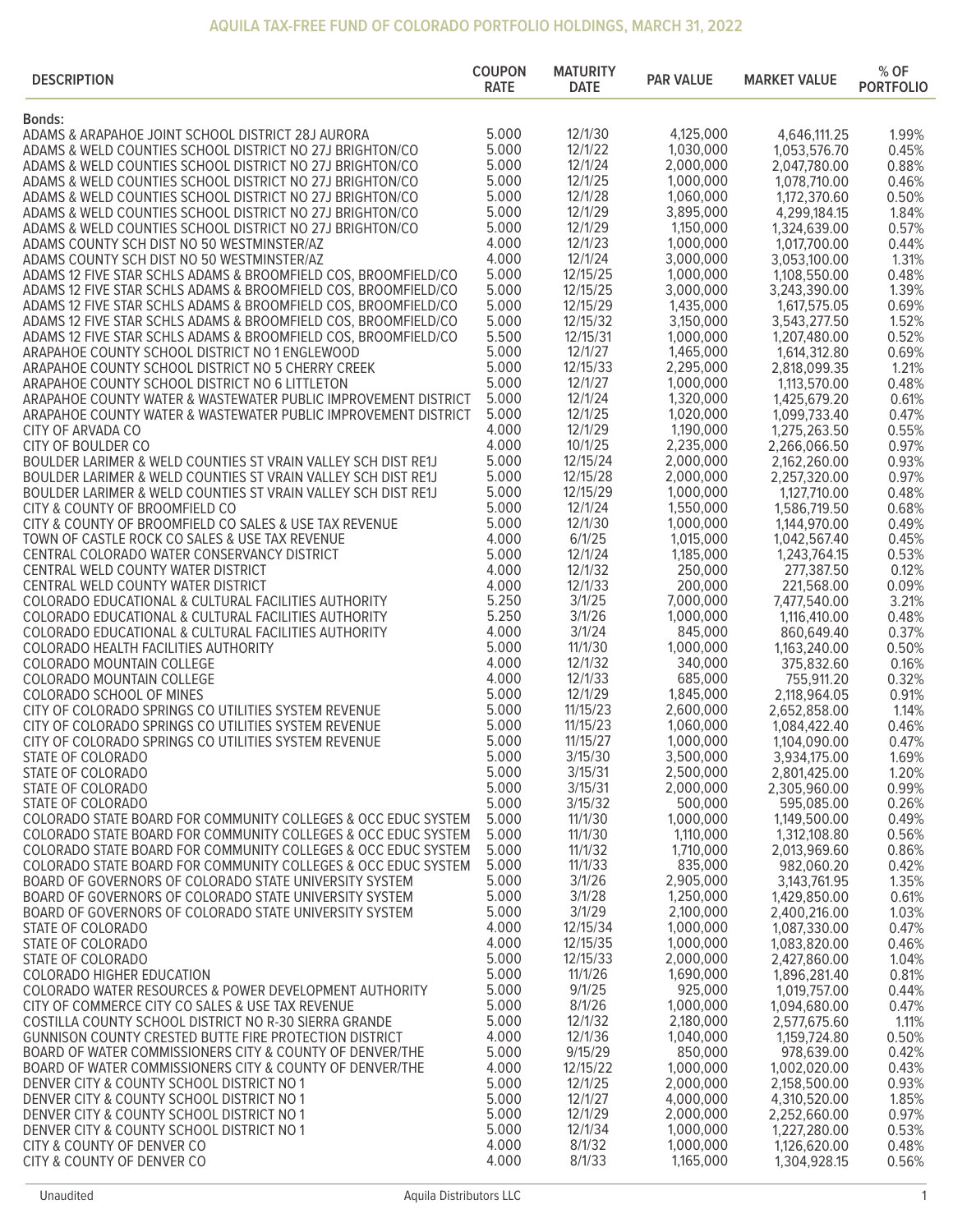## **AQUILA TAX-FREE FUND OF COLORADO PORTFOLIO HOLDINGS, MARCH 31, 2022**

| <b>DESCRIPTION</b>                                                                                                       | <b>COUPON</b><br><b>RATE</b> | <b>MATURITY</b><br><b>DATE</b> | <b>PAR VALUE</b>       | <b>MARKET VALUE</b>          | % OF<br><b>PORTFOLIO</b> |
|--------------------------------------------------------------------------------------------------------------------------|------------------------------|--------------------------------|------------------------|------------------------------|--------------------------|
| CITY & COUNTY OF DENVER CO                                                                                               | 4.000                        | 8/1/35                         | 1,000,000              | 1,112,840.00                 | 0.48%                    |
| CITY & COUNTY OF DENVER CO                                                                                               | 5.000                        | 12/1/25                        | 1,065,000              | 1,179,487.50                 | 0.51%                    |
| CITY & COUNTY OF DENVER CO                                                                                               | 5.000                        | 6/1/30                         | 1,500,000              | 1,653,990.00                 | 0.71%                    |
| DENVER URBAN RENEWAL AUTHORITY                                                                                           | 5.000                        | 12/1/25                        | 2,600,000              | 2,649,660.00                 | 1.14%                    |
| DENVER URBAN RENEWAL AUTHORITY<br><b>DOUGLAS COUNTY LIBRARIES</b>                                                        | 5.000<br>5.000               | 12/1/25<br>12/1/27             | 1,000,000<br>1,570,000 | 1,100,060.00                 | 0.47%<br>0.72%           |
| E-470 PUBLIC HIGHWAY AUTHORITY SENIOR REVENUE BONDS/CO                                                                   | 5.000                        | 9/1/36                         | 2,515,000              | 1,683,856.40<br>2,959,375.35 | 1.27%                    |
| EAGLE COUNTY SCHOOL DISTRICT NO RE50J                                                                                    | 5.000                        | 12/1/29                        | 1,000,000              | 1,126,330.00                 | 0.48%                    |
| EAGLE COUNTY SCHOOL DISTRICT NO RE50J                                                                                    | 5.000                        | 12/1/25                        | 1,170,000              | 1,231,752.60                 | 0.53%                    |
| EAST CHERRY CREEK VALLEY WATER AND SANITATION DISTRICT                                                                   | 5.000                        | 11/15/32                       | 1,085,000              | 1,289,316.35                 | 0.55%                    |
| EL PASO COUNTY SCHOOL DISTRICT NO 2 HARRISON                                                                             | 5.000                        | 12/1/31                        | 2,000,000              | 2,344,380.00                 | 1.01%                    |
| EL PASO COUNTY SCHOOL DISTRICT NO 20 ACADEMY                                                                             | 5.000<br>5.000               | 12/15/29                       | 2,255,000              | 2,546,210.70                 | 1.09%<br>0.60%           |
| EL PASO COUNTY SCHOOL DISTRICT NO 20 ACADEMY<br>CITY OF ENGLEWOOD CO                                                     | 5.000                        | 12/15/31<br>12/1/30            | 1,250,000<br>1,000,000 | 1,406,662.50<br>1,144,970.00 | 0.49%                    |
| TOWN OF ESTES PARK CO POWER & COMMUNICATIONS ENTERPRISE                                                                  | 5.000                        | 11/1/30                        | 1,310,000              | 1,547,529.20                 | 0.66%                    |
| TOWN OF FIRESTONE CO WATER ENTERPRISE REVENUE                                                                            | 5.000                        | 12/1/32                        | 750,000                | 893,227.50                   | 0.38%                    |
| <b>FOOTHILLS PARK &amp; RECREATION DISTRICT</b>                                                                          | 5.000                        | 12/1/26                        | 1,380,000              | 1,519,614.60                 | 0.65%                    |
| <b>FOOTHILLS PARK &amp; RECREATION DISTRICT</b>                                                                          | 4.000                        | 12/1/33                        | 1,525,000              | 1,685,597.75                 | 0.72%                    |
| CITY OF FRUITA CO SALES TAX REVENUE                                                                                      | 4.000                        | 10/1/33                        | 1,110,000              | 1,187,133.90                 | 0.51%                    |
| GARFIELD PITKIN & EAGLE COUNTIES SCH DIST NO RE-1 ROARING FORK<br>GRAND COUNTY SCHOOL DISTRICT NO 2 EAST GRAND           | 5.000<br>5.000               | 12/15/27<br>12/1/33            | 1,600,000<br>1,075,000 | 1,773,168.00<br>1,304,243.75 | 0.76%<br>0.56%           |
| CITY OF GRAND JUNCTION CO                                                                                                | 5.000                        | 12/1/31                        | 1,000,000              | 1,172,860.00                 | 0.50%                    |
| CITY OF GREELEY CO WATER REVENUE                                                                                         | 5.000                        | 8/1/28                         | 1,705,000              | 1,903,172.15                 | 0.82%                    |
| CITY OF GREELEY CO WATER REVENUE                                                                                         | 5.000                        | 8/1/34                         | 2,680,000              | 3,296,641.20                 | 1.41%                    |
| JEFFERSON COUNTY SCHOOL DISTRICT R-1                                                                                     | 5.000                        | 12/15/30                       | 2,225,000              | 2,544,087.25                 | 1.09%                    |
| JEFFERSON COUNTY SCHOOL DISTRICT R-1                                                                                     | 5.000                        | 12/15/30                       | 1,500,000              | 1,768,725.00                 | 0.76%                    |
| JEFFERSON COUNTY SCHOOL DISTRICT R-1                                                                                     | 5.000                        | 12/15/31                       | 2,600,000              | 3,058,796.00                 | 1.31%                    |
| JEFFERSON COUNTY SCHOOL DISTRICT R-1<br>DURANGO SCHOOL DISTRICT NO 9-R                                                   | 5.000<br>4.500               | 12/15/27<br>11/1/23            | 1,000,000<br>3,000,000 | 1,099,910.00<br>3,006,240.00 | 0.47%<br>1.29%           |
| LARIMER COUNTY SCHOOL DISTRICT NO R-1 POUDRE                                                                             | 5.000                        | 12/15/27                       | 1,000,000              | 1,108,230.00                 | 0.48%                    |
| LARIMER COUNTY SCHOOL DISTRICT NO R-1 POUDRE                                                                             | 5.000                        | 12/15/30                       | 1,000,000              | 1,177,780.00                 | 0.50%                    |
| LARIMER COUNTY SCHOOL DISTRICT NO R-1 POUDRE                                                                             | 5.000                        | 12/15/30                       | 800,000                | 942,224.00                   | 0.40%                    |
| LARIMER WELD & BOULDER COUNTY SCHOOL DISTRICT R-2J THOMPSON                                                              | 4.250                        | 12/15/24                       | 1,500,000              | 1,529,070.00                 | 0.66%                    |
| LARIMER WELD & BOULDER COUNTY SCHOOL DISTRICT R-2J THOMPSON                                                              | 4.500                        | 12/1/26                        | 750,000                | 792,765.00                   | 0.34%                    |
| MESA COUNTY VALLEY SCHOOL DISTRICT NO 51 GRAND JUNCTION/CO<br>MESA COUNTY VALLEY SCHOOL DISTRICT NO 51 GRAND JUNCTION/CO | 5.000<br>5.000               | 12/1/23<br>12/1/34             | 3,000,000<br>650,000   | 3,158,850.00<br>790,660.00   | 1.35%<br>0.34%           |
| NORTH WELD COUNTY WATER DISTRICT                                                                                         | 4.000                        | 11/1/22                        | 1,465,000              | 1,488,425.35                 | 0.64%                    |
| PARK CREEK METROPOLITAN DISTRICT                                                                                         | 4.000                        | 12/1/34                        | 1,850,000              | 2,039,865.50                 | 0.87%                    |
| PARKER WATER & SANITATION DISTRICT/CO                                                                                    | 5.000                        | 11/1/22                        | 1,000,000              | 1,002,790.00                 | 0.43%                    |
| PARKER WATER & SANITATION DISTRICT/CO                                                                                    | 4.000                        | 11/1/33                        | 1,000,000              | 1,106,620.00                 | 0.47%                    |
| PARKER WATER & SANITATION DISTRICT/CO                                                                                    | 5.000                        | 11/1/33                        | 500,000                | 618,185.00                   | 0.27%                    |
| PARKER WATER & SANITATION DISTRICT/CO<br>PITKIN COUNTY SCHOOL DISTRICT NO 1 ASPEN                                        | 5.000<br>4.000               | 11/1/34<br>12/1/32             | 865,000<br>1,000,000   | 1,067,894.40<br>1,130,250.00 | 0.46%<br>0.48%           |
| PUEBLO CITY SCHOOLS                                                                                                      | 5.000                        | 12/15/30                       | 2,000,000              | 2,390,340.00                 | 1.02%                    |
| PUEBLO COUNTY SCHOOL DISTRICT NO 70                                                                                      | 4.000                        | 12/1/32                        | 1,390,000              | 1,553,714.20                 | 0.67%                    |
| PUEBLO COUNTY SCHOOL DISTRICT NO 70                                                                                      | 4.000                        | 12/1/33                        | 1,500,000              | 1,669,140.00                 | 0.72%                    |
| RANGEVIEW LIBRARY DISTRICT                                                                                               | 5.000                        | 12/15/27                       | 2,515,000              | 2,770,021.00                 | 1.19%                    |
| REGIONAL TRANSPORTATION DISTRICT SALES TAX REVENUE                                                                       | 5.000                        | 11/1/32                        | 3,000,000              | 3,715,920.00                 | 1.59%                    |
| REGIONAL TRANSPORTATION DISTRICT<br>ROARING FORK TRANSPORTATION AUTHORITY PROPERTY TAX REVENUE                           | 5.000<br>4.000               | 6/1/26<br>12/1/33              | 2,000,000<br>500,000   | 2,178,620.00<br>560,310.00   | 0.93%<br>0.24%           |
| ROARING FORK TRANSPORTATION AUTHORITY PROPERTY TAX REVENUE                                                               | 4.000                        | 12/1/34                        | 650,000                | 727,395.50                   | 0.31%                    |
| ST VRAIN SANITATION DISTRICT                                                                                             | 4.000                        | 12/1/31                        | 800,000                | 892,568.00                   | 0.38%                    |
| SAN MIGUEL COUNTY SCHOOL DISTRICT R-1 TELLURIDE                                                                          | 5.000                        | 12/1/25                        | 1,055,000              | 1,137,754.20                 | 0.49%                    |
| SOUTH SUBURBAN PARK & RECREATION DISTRICT                                                                                | 5.000                        | 12/15/31                       | 1,000,000              | 1,156,200.00                 | 0.50%                    |
| SOUTH SUBURBAN PARK & RECREATION DISTRICT                                                                                | 4.000                        | 12/15/35                       | 1,010,000              | 1,109,373.90                 | 0.48%                    |
| SUMMIT COUNTY SCHOOL DISTRICT NO RE-1 SUMMIT                                                                             | 5.000<br>4.000               | 12/1/28<br>12/1/24             | 2,000,000<br>1,970,000 | 2,266,900.00                 | 0.97%<br>0.88%           |
| CITY OF THORNTON CO WATER REVENUE<br>UNIVERSITY OF COLORADO                                                              | 5.000                        | 6/1/32                         | 1,000,000              | 2,041,924.70<br>1,175,320.00 | 0.50%                    |
| UNIVERSITY OF COLORADO                                                                                                   | 5.000                        | 6/1/33                         | 1,000,000              | 1,173,520.00                 | 0.50%                    |
| UNIVERSITY OF COLORADO                                                                                                   | 5.000                        | 6/1/25                         | 1,270,000              | 1,353,832.70                 | 0.58%                    |
| UNIVERSITY OF COLORADO                                                                                                   | 5.000                        | 6/1/29                         | 2,620,000              | 2,864,943.80                 | 1.23%                    |
| UNIVERSITY OF COLORADO                                                                                                   | 5.000                        | 6/1/26                         | 1,165,000              | 1,305,196.10                 | 0.56%                    |
| UNIVERSITY OF COLORADO                                                                                                   | 5.000                        | 6/1/28                         | 2,000,000              | 2,328,120.00                 | 1.00%                    |
| UNIVERSITY OF NORTHERN COLORADO<br>UPPER EAGLE REGIONAL WATER AUTHORITY                                                  | 5.000<br>4.000               | 6/1/25<br>12/1/32              | 1,000,000<br>500,000   | 1,060,330.00<br>557,240.00   | 0.45%<br>0.24%           |
| WELD COUNTY SCHOOL DISTRICT NO 6 GREELEY                                                                                 | 4.000                        | 12/1/34                        | 1,000,000              | 1,116,200.00                 | 0.48%                    |
| CITY OF WESTMINSTER CO                                                                                                   | 4.250                        | 12/1/22                        | 1,480,000              | 1,483,048.80                 | 0.64%                    |
| WESTMINSTER ECONOMIC DEVELOPMENT AUTHORITY                                                                               | 4.000                        | 12/1/22                        | 1,090,000              | 1,109,216.70                 | 0.48%                    |